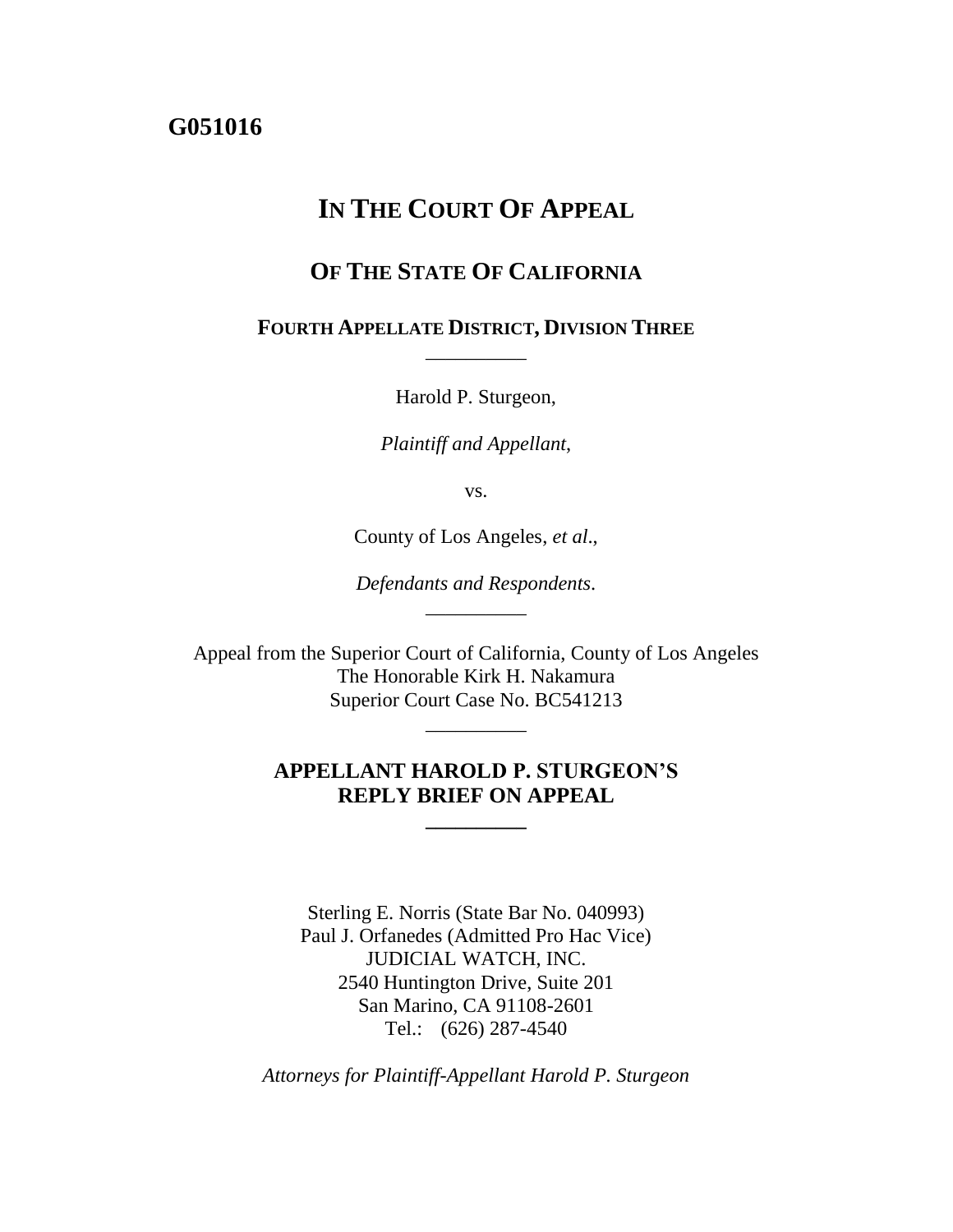# **TABLE OF CONTENTS**

| <b>CERTIFICATE OF COMPLIANCE</b> |
|----------------------------------|
| PROOF OF SERVICE                 |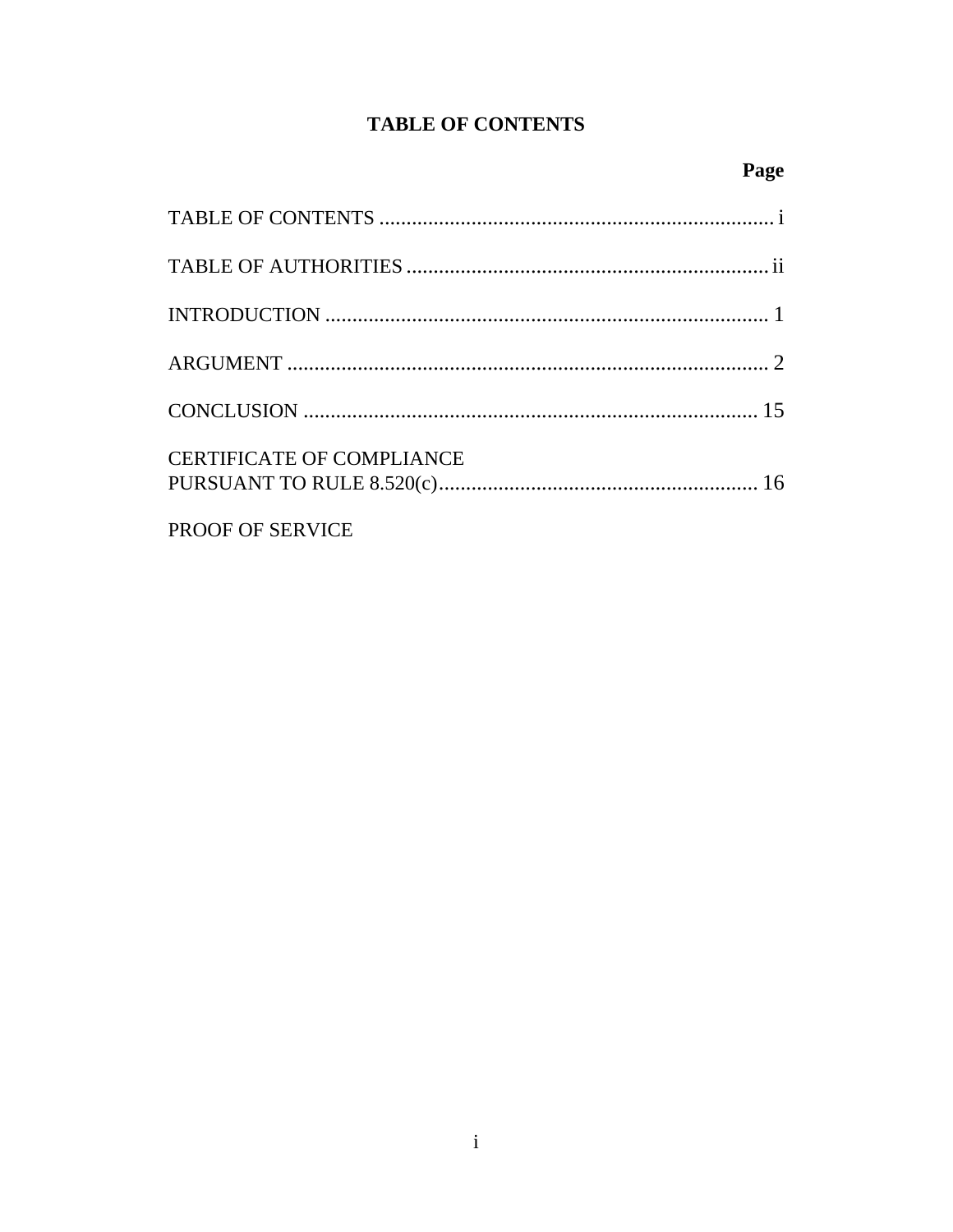| <b>Cases</b><br>Page                   |
|----------------------------------------|
| Bautista v. State of California,       |
| Coshow v. City of Escondido,           |
| Munoz v. City of San Diego,            |
| People v. Nickerson,                   |
| Smith v. Adventist Health System/West, |
| Sturgeon v. County of Los Angeles,     |
| Sturgeon v. County of Los Angeles,     |
| <b>Constitutional Provisions</b>       |
|                                        |
| <b>Statutes, Rules, and Ordinances</b> |
|                                        |
|                                        |
|                                        |
|                                        |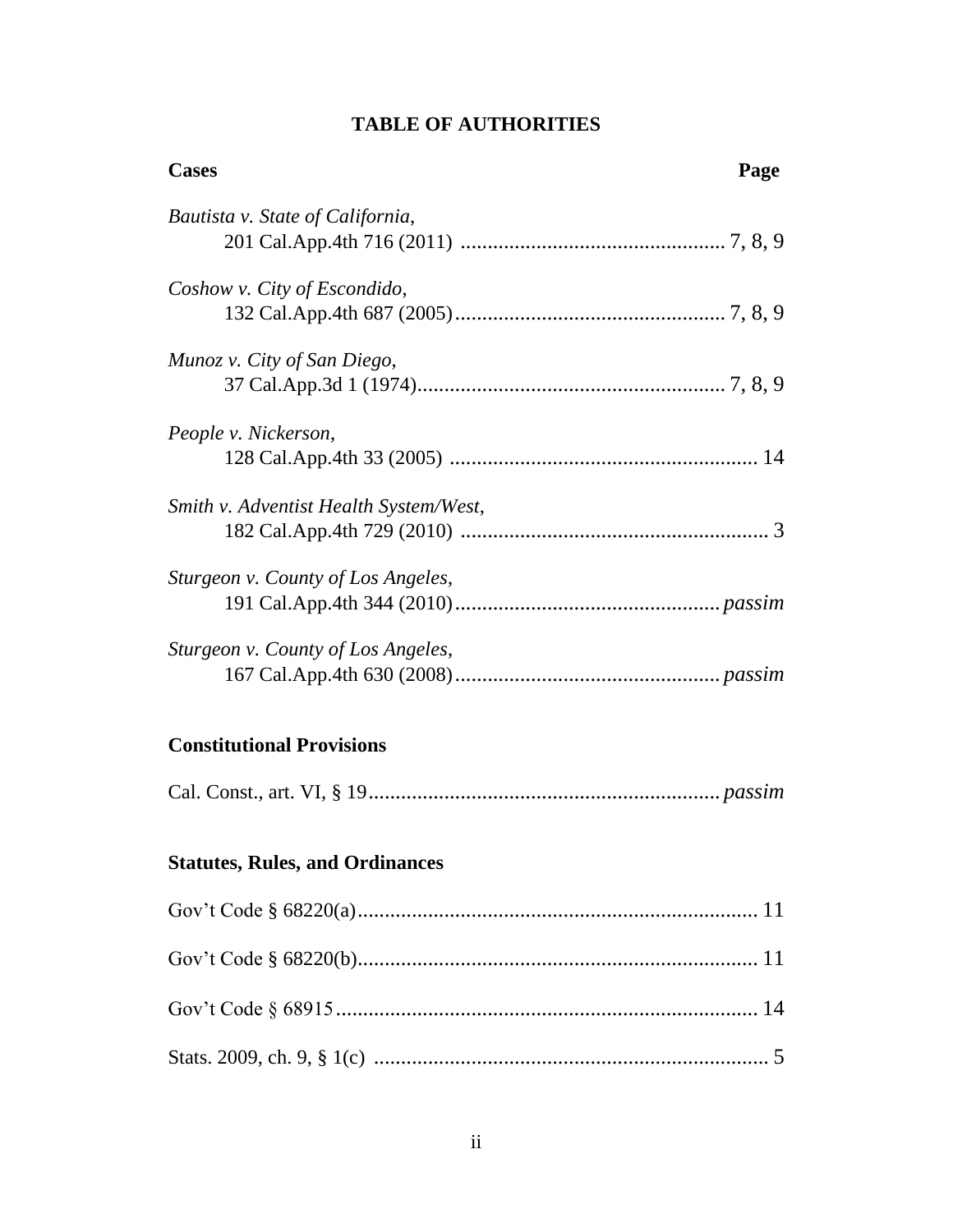### **INTRODUCTION**

Sturgeon's complaint – his second challenge since 2006 to the County's payment of "supplemental judicial benefits" – puts squarely at issue the inherent conflict between the interim, temporary nature of SB X2 11 and the inexorable passage of time. *Sturgeon I* held that the benefits at issue were compensation and, because they had never been "prescribed" by the Legislature, violated Article VI, Section 19 of the California Constitution.<sup>1</sup> Sturgeon *II* held that SB X2 11 was an interim measure that "prescribed" payment of the benefits to then-sitting judges for the balance of the judges' terms in office.<sup>2</sup> In reaching this conclusion, the Court in *Sturgeon II* expressly declared that SB X2 11 was not a permanent fix to the constitutional defect identified in *Sturgeon I* and that the hastily enacted measure only sought to preserve the status quo until a comprehensive judicial compensation scheme could be enacted.

Six years have passed since the February 2009 legislation was enacted. Judges have left the bench and new judges have been appointed or elected. All or nearly all of the judges who have remained on the bench since 2009 have begun new, six-year terms.

<sup>1</sup> *Sturgeon v. County of Los Angeles*, 167 Cal.App.4th 630 (2008) ("*Sturgeon I*").

<sup>2</sup> *Sturgeon v. County of Los Angeles*¸191 Cal.App.4th 344, 348, 352, 354, 355 (2010) ("*Sturgeon II*").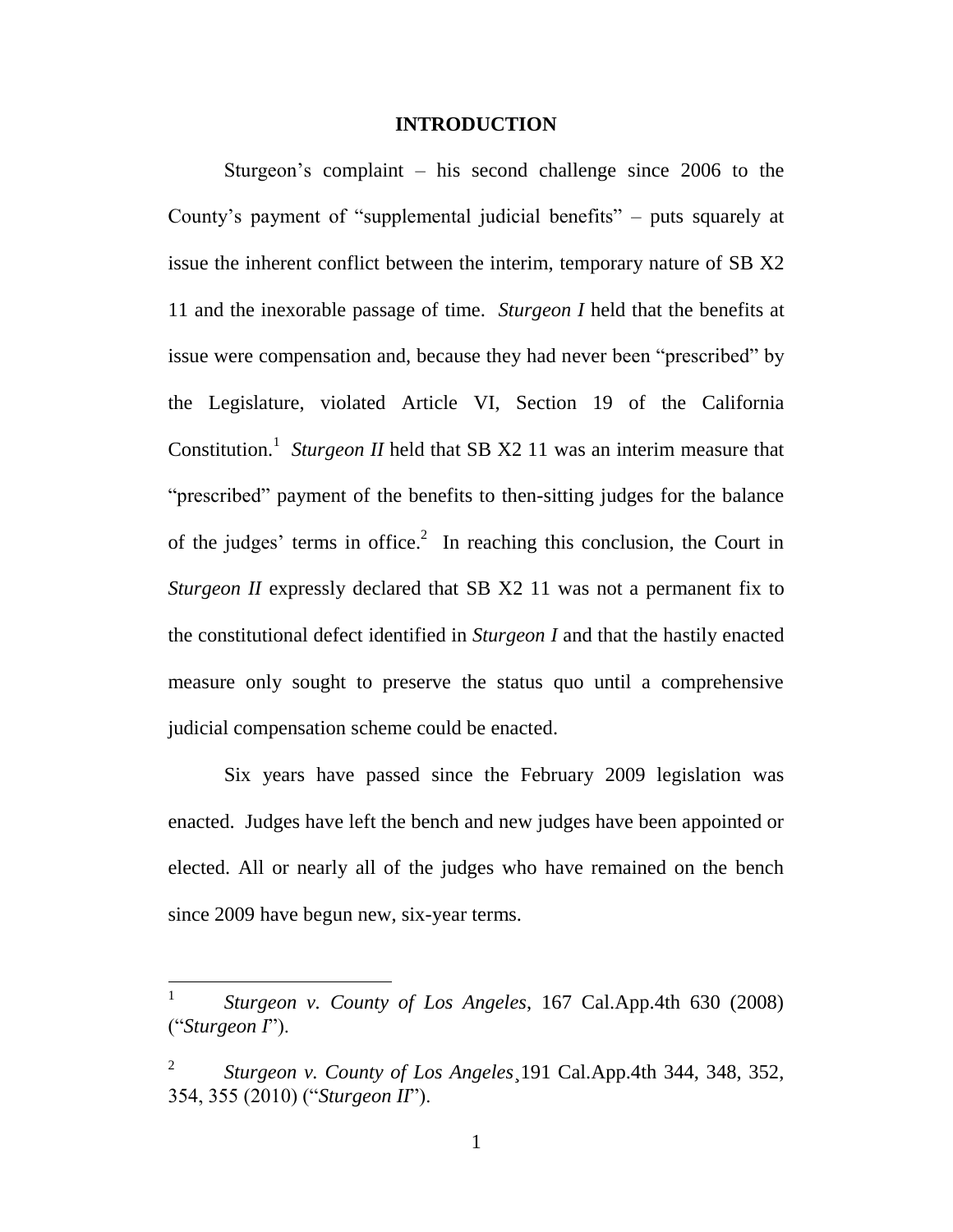SB X2 11 made no fundamental policy choice about the payment of benefits to these new judges and judges who began new terms following the statute's enactment. The statute is ambiguous at best in this regard. As a result, while SB X2 11 may have satisfied Article VI, Section 19 of the California Constitution as an interim measure for judges who were sitting on the bench six years ago, it does not do so for new judges or judges who have begun new terms. Because such judges constitute all or nearly all currently sitting judges, the County's continued payment of the benefits is unlawful. By arguing to the contrary, it is the County – not Sturgeon – that is asking this Court to sit as a "super legislature" and now make permanent what the Legislature never intended to be permanent.

Sturgeon does not seek to "dictate" the "reasonable timing" of any legislative action. Nor does he raise any "entirely new" challenges to the "supplemental judicial benefits" at issue. The County's claims to the contrary are distortions of Sturgeon's arguments. The decision of the trial court must be vacated and the case remanded for further proceedings.

#### **ARGUMENT**

I.

Sturgeon's complaint plainly alleges that the County's payment of "supplemental judicial benefits" six years after the enactment of SB X2 11 is illegal because the 2009 legislation was never intended to be a permanent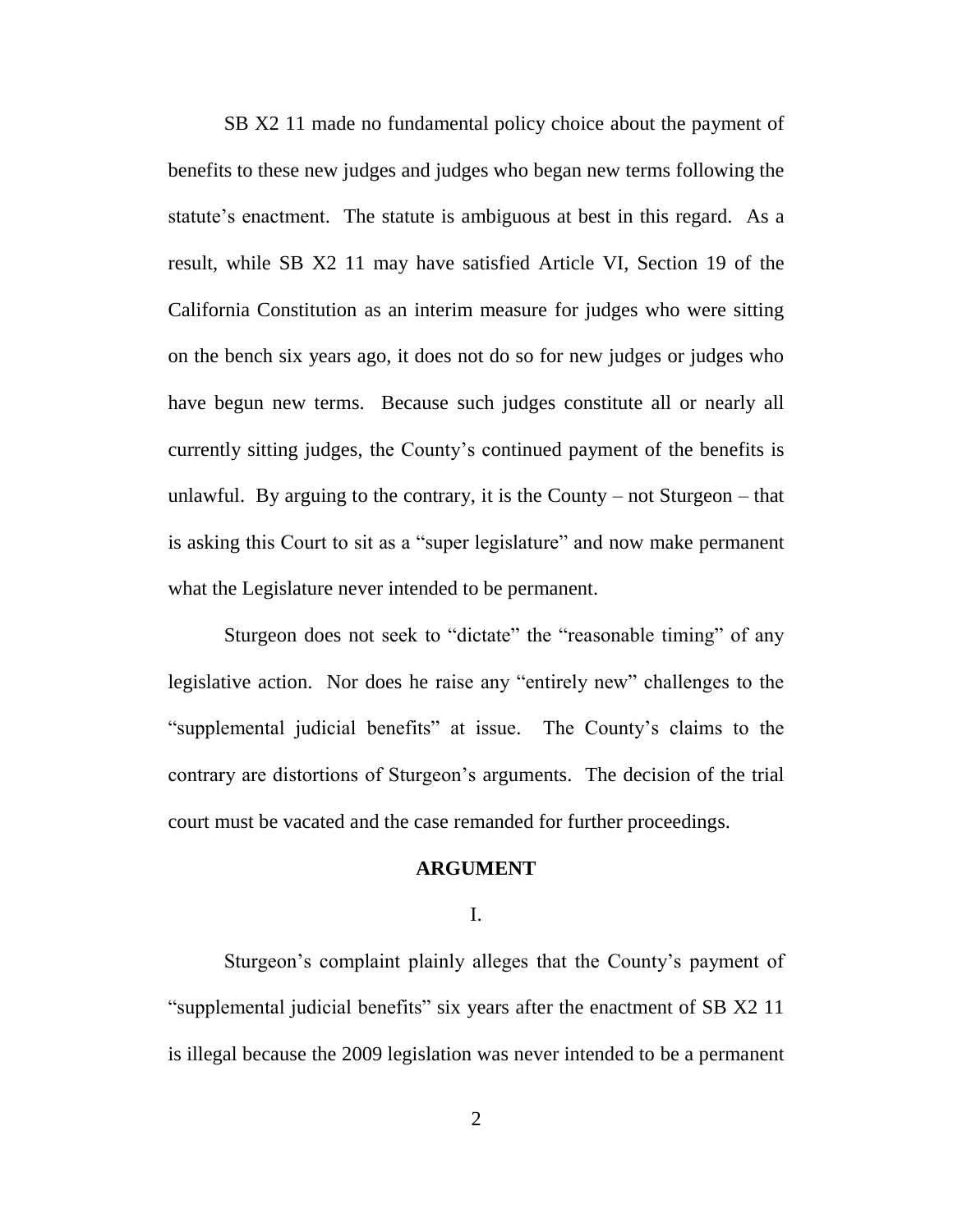authorization. Clerk's Transcript ("CT") at p. 26, ¶¶ 19-20 and pp. 31-32, ¶¶ 34 and 39. *Sturgeon II* repeatedly states that SB X2 11 was only an interim measure. It uses the word "interim" to describe SB X2 11 at least 5 times. *Sturgeon II*, 191 Cal.App.4th at 348, 352, 354, and 355. As *Sturgeon II* found, SB X2 11 authorized payment of the benefits "for the balance of any judge's term of office." *Sturgeon II*, 191 Cal.App.4th at 353. The Court declared, "Thus, as to sitting judges, benefit payments for the balance of their terms are clearly now 'prescribed' under the strictest interpretation of the term." *Id.*

Those judges' terms are now over.<sup>3</sup> The benefits – "prescribed" on an interim basis "for the balance of any judge's term of office" – are no longer authorized. Recognizing this truth does not seek to dictate the timing of future legislative enactments, as the County claims. It simply recognizes the temporary nature of the Legislature's authorization.

### II.

*Sturgeon II*'s repeated references to the "interim nature" of SB X2 11 were not mere "predictions" about future legislation, as the County suggests. They were essential to the Court's ruling. *Sturgeon II*, 191

<sup>&</sup>lt;sup>3</sup> Because the County never argued to the contrary, any opposition on this point has been waived. *See Smith v. Adventist Health System/West*, 182 Cal.App.4th 729, 746 (2010) (argument is waived when one party is aware of the other party's position and fails to oppose it).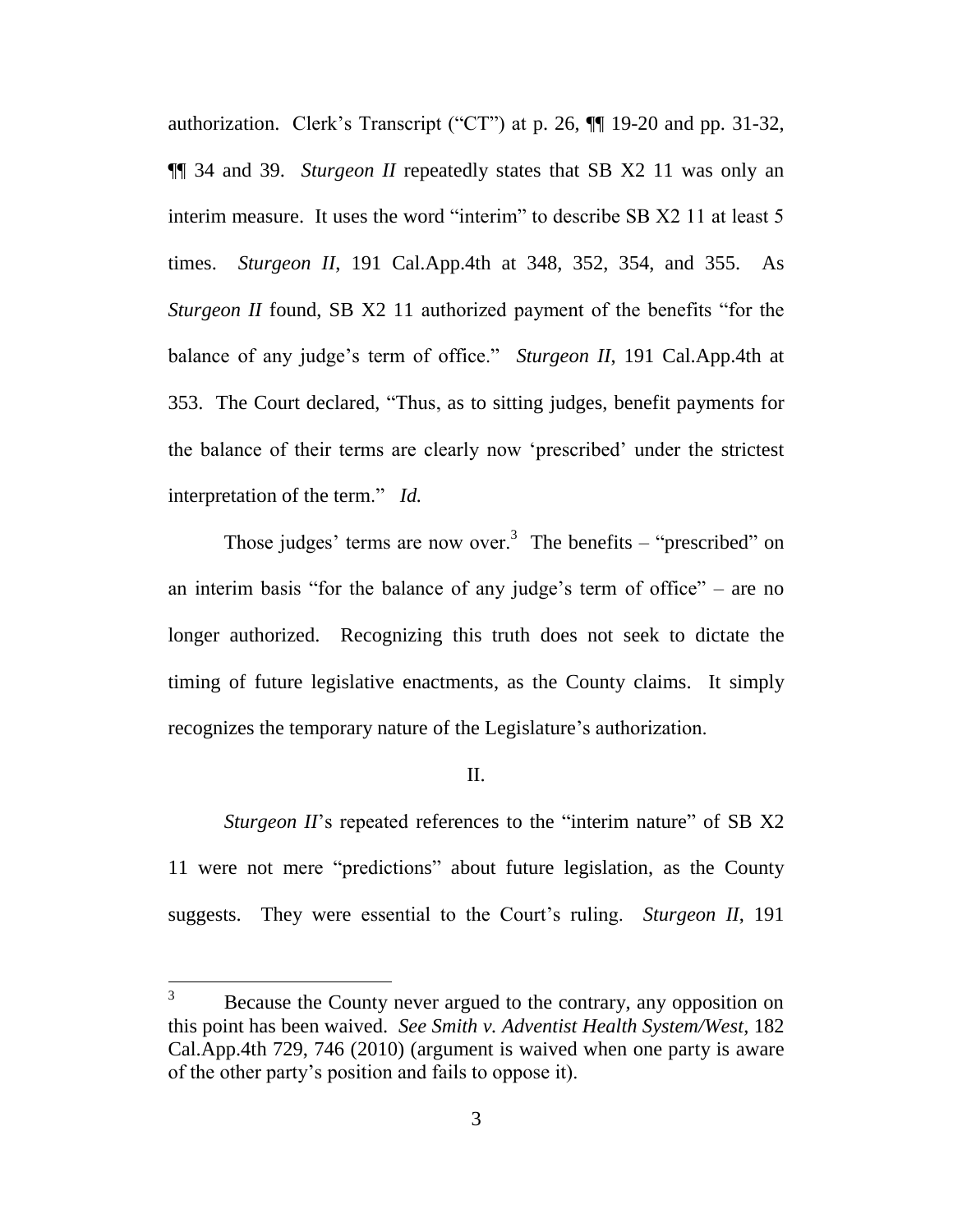Cal.App.4th at 352. In *Sturgeon I*, the Court found that sensitivity to substantial variations in judicial compensation was an important part of any

Article VI, Section 19 analysis:

Because the legislative responsibility with respect to judicial compensation, including of necessity the participation of the executive branch, is now the principal means of protecting the independence of the judicial branch, in considering compensation judges receive, we must be careful that in fact the Legislature has exercised its prescriptive role. In particular, unlike the concern employees might receive excessive pay . . . we must in addition be sensitive to the potential that, in the absence of proper direction from the Legislature, judges might be subject to substantial variations in compensation determined solely by local authorities.

*Sturgeon I*, 167 Cal.App.4th at 654.

In *Sturgeon II*, Sturgeon argued that SB X2 11 did not resolve any truly fundamental issues because it left in place a compensation scheme characterized by the Judicial Council as a "hodgepodge," "patchwork quilt" of varying benefits "not based on any rational consistent statewide plan or formula," but resulting from the "individual history of each court and county." *See* CT at pp. 25-26, ¶¶ 18-20. The interim nature of SB X2 11 led the Court to conclude that SB X2 11 satisfied Article VI, Section 19, despite the wide disparity in judicial compensation it authorized:

Finally, Sturgeon argues Senate Bill X2 11 is invalid because it does nothing to immediately address the disparity in judicial benefits paid by various counties throughout the state. Because Senate Bill X2 11 is an interim measure, waiting further legislative action, we find this argument unpersuasive.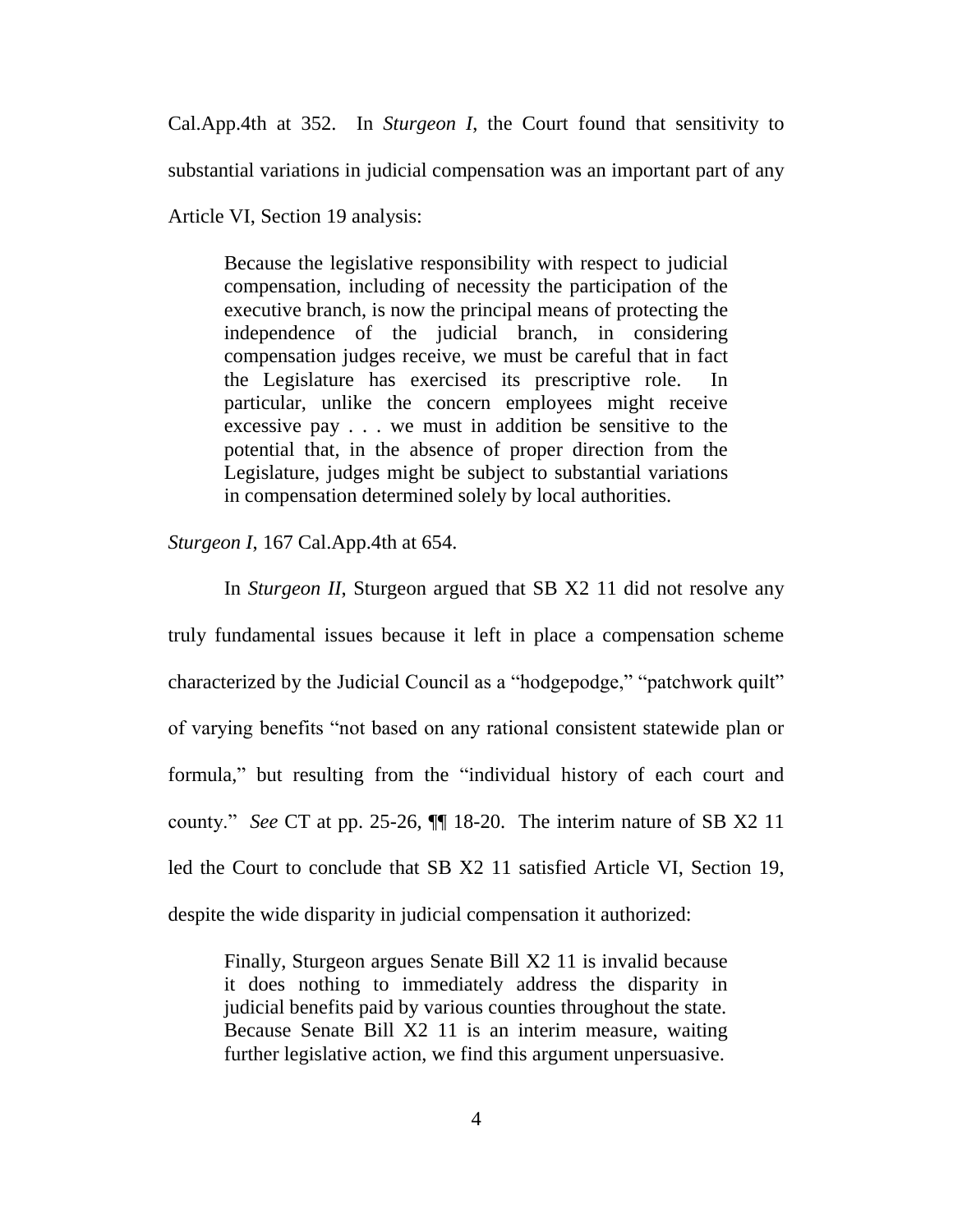*Sturgeon II*, 191 Cal.App.4th at 354. The Court's finding that SB X2 11 was only an interim measure balanced out the fact that SB X2 11 authorized – on a temporary basis and only for the remainder of then-sitting judges terms' – wide disparity in judicial compensation. The Court concluded, "Thus, whatever permanent remedy the Legislature eventually adopts will be entitled to the well-established 'judicial deference to the legislative branch.'" *Id.* at 355. The interim, temporary nature of SB X2 11 cannot be divorced from the Court's conclusion in *Sturgeon II*. It lies at the very heart of the Court's decision.

### III.

The County's rhetorical question  $-$  it asks "[h]ow a prediction about what the Legislature 'will' do at some undefined time *in the future* [could] serve as the lynchpin for a court's analysis about the constitutionality of a statute as it is *presently drafted*" – is easily answered. SB X2 11 can be understood as a fundamental policy choice only if it is interpreted as an interim, stopgap measure that preserved the status quo for then-sitting judges – judges who had relied on the existence of the benefits. *See* Stats. 2009, ch. 9, § 1(c). In fact, if SB X2 11 were read as anything other than an interim, temporary authorization for then-sitting judges only, the provision would not have satisfied Article VI, Section 19. It would represent a default to the policy choices of the 58 counties and county-based courts in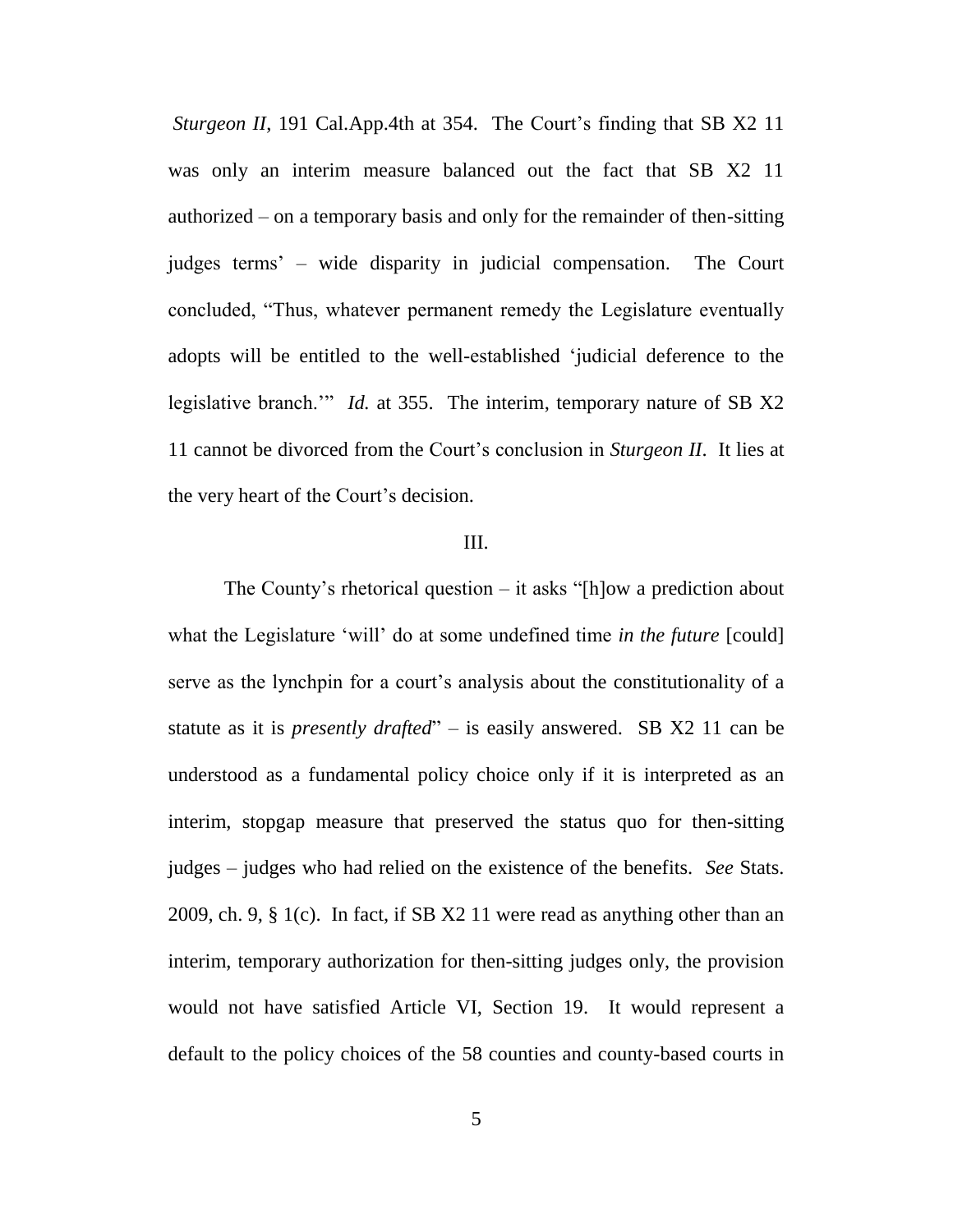the State, some of which likely did not know or did not believe they had authority to pay "supplemental judicial benefits." It would be an abrogation of the Legislature's constitutional responsibilities. *Sturgeon I*, 167 Cal.App.4th at 653-54.

#### IV.

Given the interim nature of SB X2 11's authorization, Sturgeon's present complaint is not – as the County asserts – that the Legislature failed to enact a permanent fix to the constitutional defect identified in *Sturgeon I.*  Sturgeon's complaint is that the County's continued payment of benefits exceeds SB X2 11's own, limited authorization of the benefits. Because SB X2 11 authorized the continued payment of benefits for the balance of sitting judges' terms of office and all if not nearly all judges sitting in 2009 have either left the bench or begun new six year terms, the benefits are no longer "prescribed."

This is not a non-justiciable question. Sturgeon's complaint asks the Court to determine whether SB X2 11 "prescribes" benefits for new judges or judges who began new, six-year terms following the statute's enactment in 2009. Undertaking this quintessential legal analysis does not intrude on the Legislature's constitutional prerogatives. It certainly did not do so in *Sturgeon I* or *Sturgeon II*. It does not ask the Court to rule on the "wisdom" of SB X2 11. Nor does it ask the Court to decide a "purely"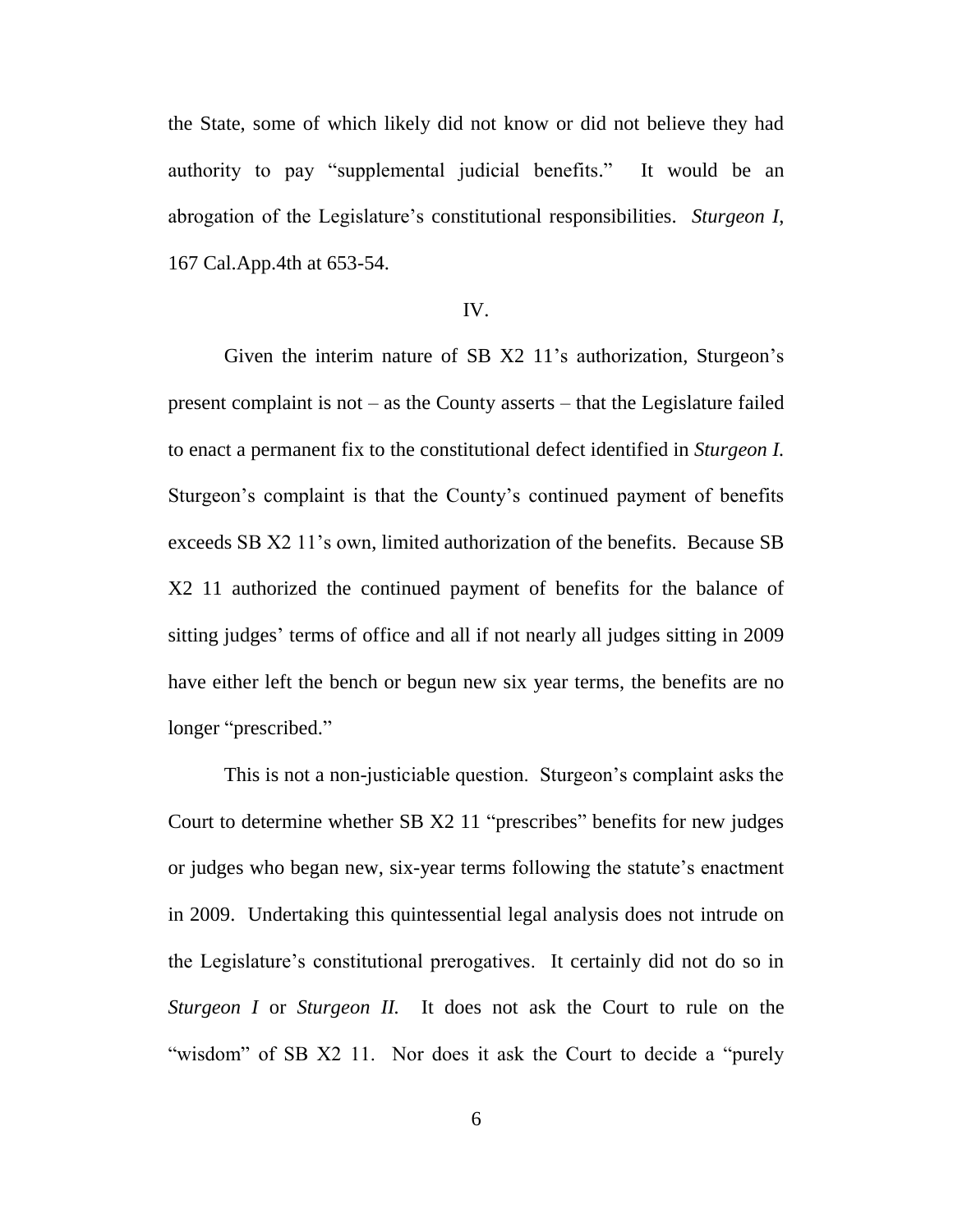political" question. It only requires the Court to undertake the same legal analysis undertaken in both *Sturgeon I* and *Sturgeon II*. 4 Specifically, the Court must decide whether the Legislature has "effectively resolve[d] the truly fundamental issues" and "establish[e]d an effective mechanism to assure the proper implementation of its policy decisions" with respect to new judges and judges who began new, six-year terms. *Sturgeon I*, 167 Cal.App.4th at 653; *Sturgeon II*, 191 Cal.App.4th at 353.

#### V.

The County's reliance on *Bautista v. State of California*, 201 Cal.App.4th 716 (2011), *Munoz v. City of San Diego*, 37 Cal.App.3d 1 (1974), *Coshow v. City of Escondido*, 132 Cal.App.4th 687 (2005), and its other "political question" cases is misplaced. *Bautista* is not "on point" as the County claims. In *Bautista*, the plaintiffs challenged the adequacy of heat illness prevention regulations applicable to all outdoor places of employment. *Bautista*, 201 Cal.App.4th at 722-23. The plaintiffs believed the regulations did not protect outdoor workers sufficiently and, after their efforts to advocate for improvements to the regulations were unsuccessful, the plaintiffs asserted they were "left with no choice but to ask the Court to require the State to take action." *Id.* at 723. Unlike Sturgeon, the plaintiffs

<sup>4</sup> The Court did not undertake this analysis in *Sturgeon I* or *Sturgeon II* because the issue was not ripe. It required the passage of time and the expiration of then-sitting judges' terms to become ripe.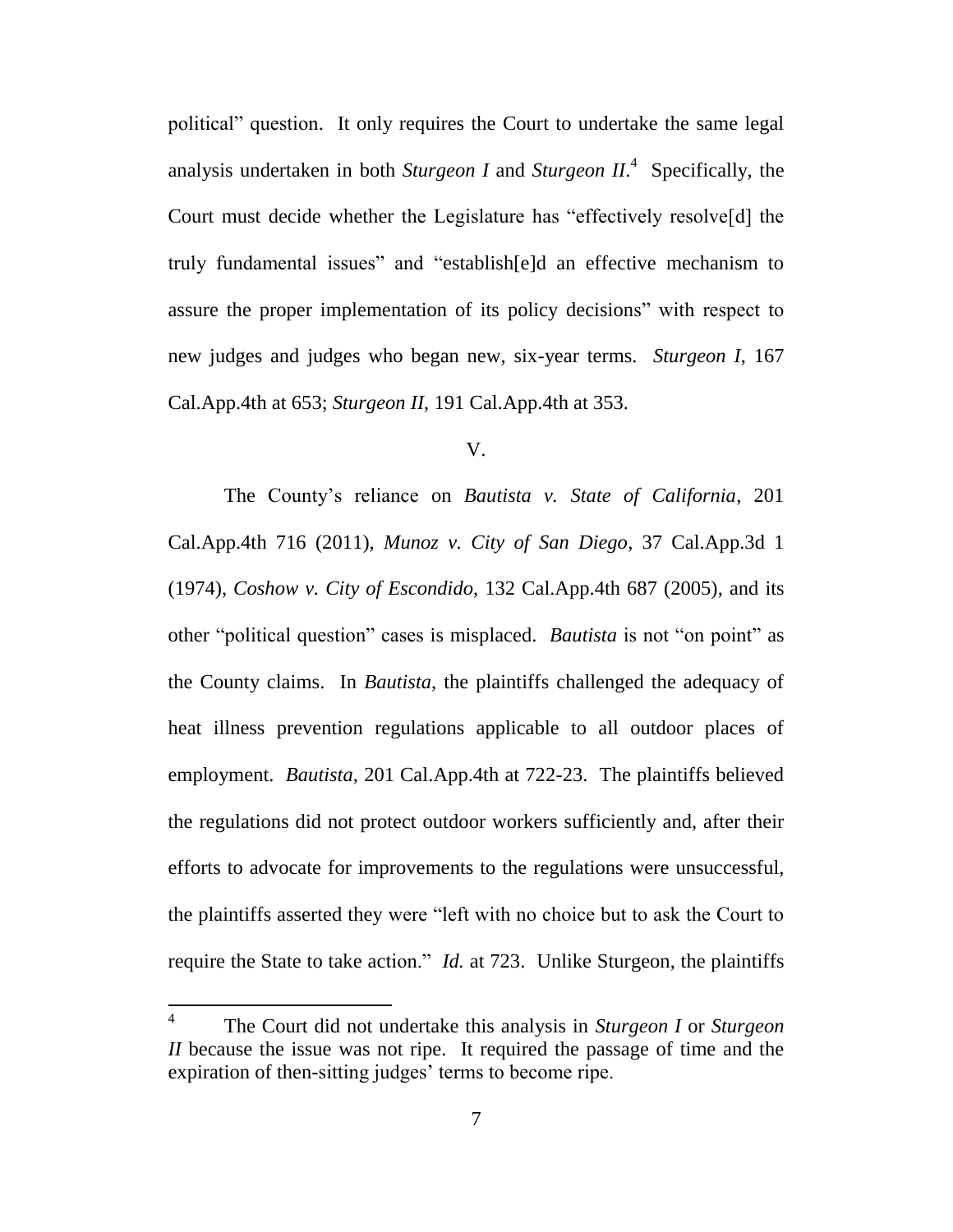in *Bautista* did not present the Court with any legal standard – Article VI, Section 19 – against which the regulations could be measured. They simply wanted more protection for workers. The Court found that it could not grant the plaintiffs the relief they requested:

We cannot formulate a decree that addresses the wisdom of the policies embodied in the existing regulations simply because appellants perceive the solution to preventing heat illnesses among farmworkers differently from the Standards Board, the agency entrusted by the Legislature to adopt safety standards.

*Id.* at 735.

*Munoz* concerned a challenge on equal protection grounds to the compensation paid by the City of San Diego to the members of its city council. In *Munoz*, the Court of Appeal determined that "the amount of such salaries is a purely political question" committed to the electorate, not to the courts, under Article XI, Section 5 of the California Constitution and was unreviewable as a result. 37 Cal.App.3d at 4.

*Coshow* concerned a challenge to a city's choice of approved chemical additives to comply with a state-mandated water fluoridation plan. The Court of Appeal found the city's choice was a "distinctively legislative process" and that it "d[id] not have the authority to exercise its independent judgment with respect to the performance of legislative functions." 132 Cal.App.4th at 706.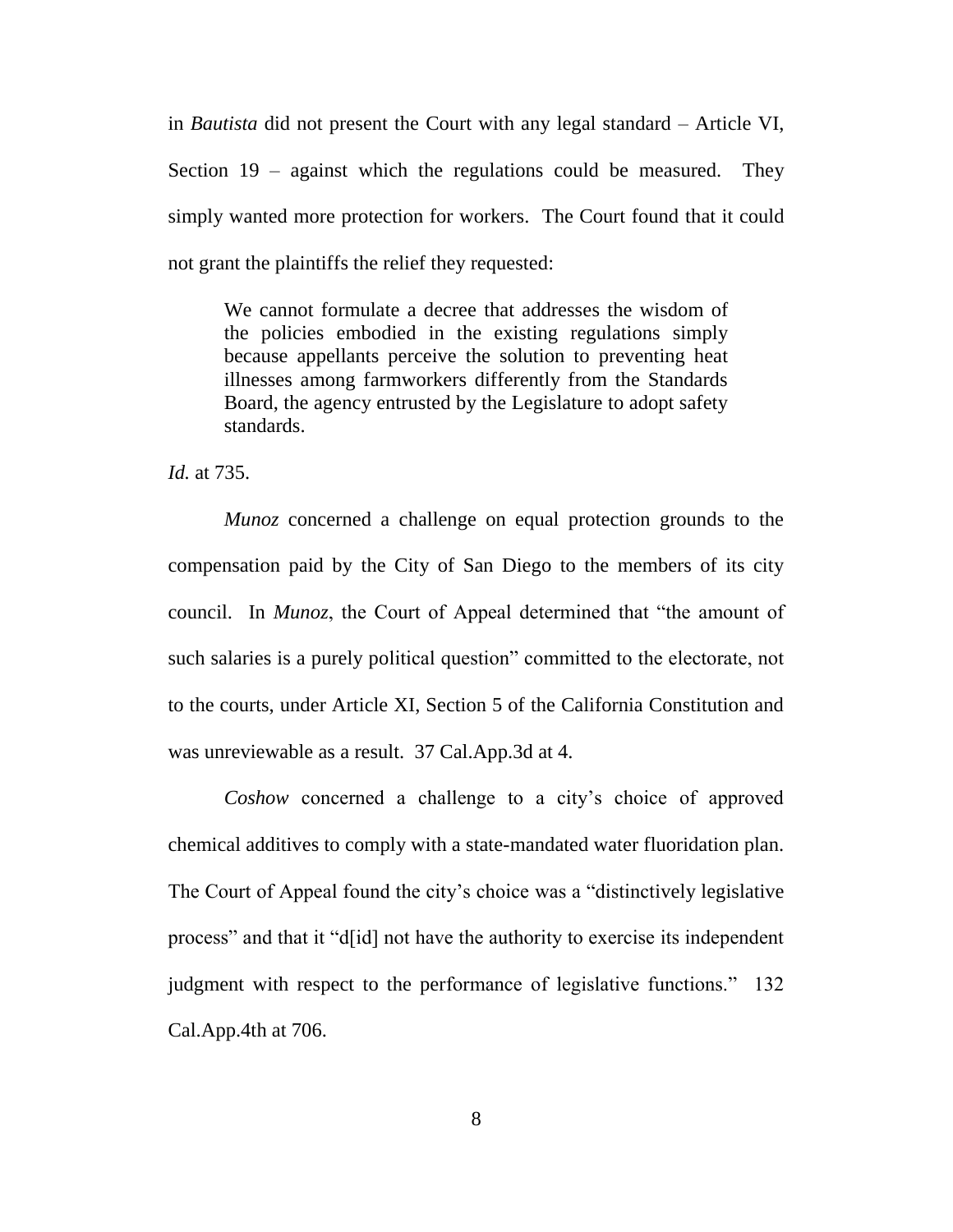Sturgeon does not challenge the "wisdom" of the Legislature in enacting SB X2 11 or "perceive" the solution to judicial compensation differently from the Legislature, as in *Bautista*. He does not challenge the amount of compensation received by any judge, as in *Munoz*. Nor does he ask the Court to "exercise its independent judgment with respect to the performance of legislative functions," as in *Coshow*. He challenges whether the Legislature "prescribed" payment of benefits to new judges or judges who began new, six-year terms following SB X2 11's enactment. Neither *Bautista*, *Munoz*, *Coshow*, nor any of the County's other cases demonstrate that the Court is incapable of making this determination without overstepping its judicial authority. Sturgeon raises a quintessential legal question that the Court is completely competent to decide, just as it did in both *Sturgeon I* and *Sturgeon II*.

### VI.

Also incorrect is the County's assertion that Sturgeon's "ambiguity" argument is new. It is not.<sup>5</sup> Throughout this litigation, Sturgeon has clearly and consistently argued that SB X2 11 was an interim, temporary measure,

<sup>5</sup> The County's claim that Sturgeon articulated his challenge to SB X2 11 "no less than four times" and never raised his "ambiguity" argument misses its mark. Sturgeon's first challenge to SB  $X2$  11 – shortly after the statute was enacted in 2009 – did not raise the issue of treatment of new judges or judges who began new terms because the statute had just been enacted. It was not ripe. *See also supra* p. 7, note 4*.*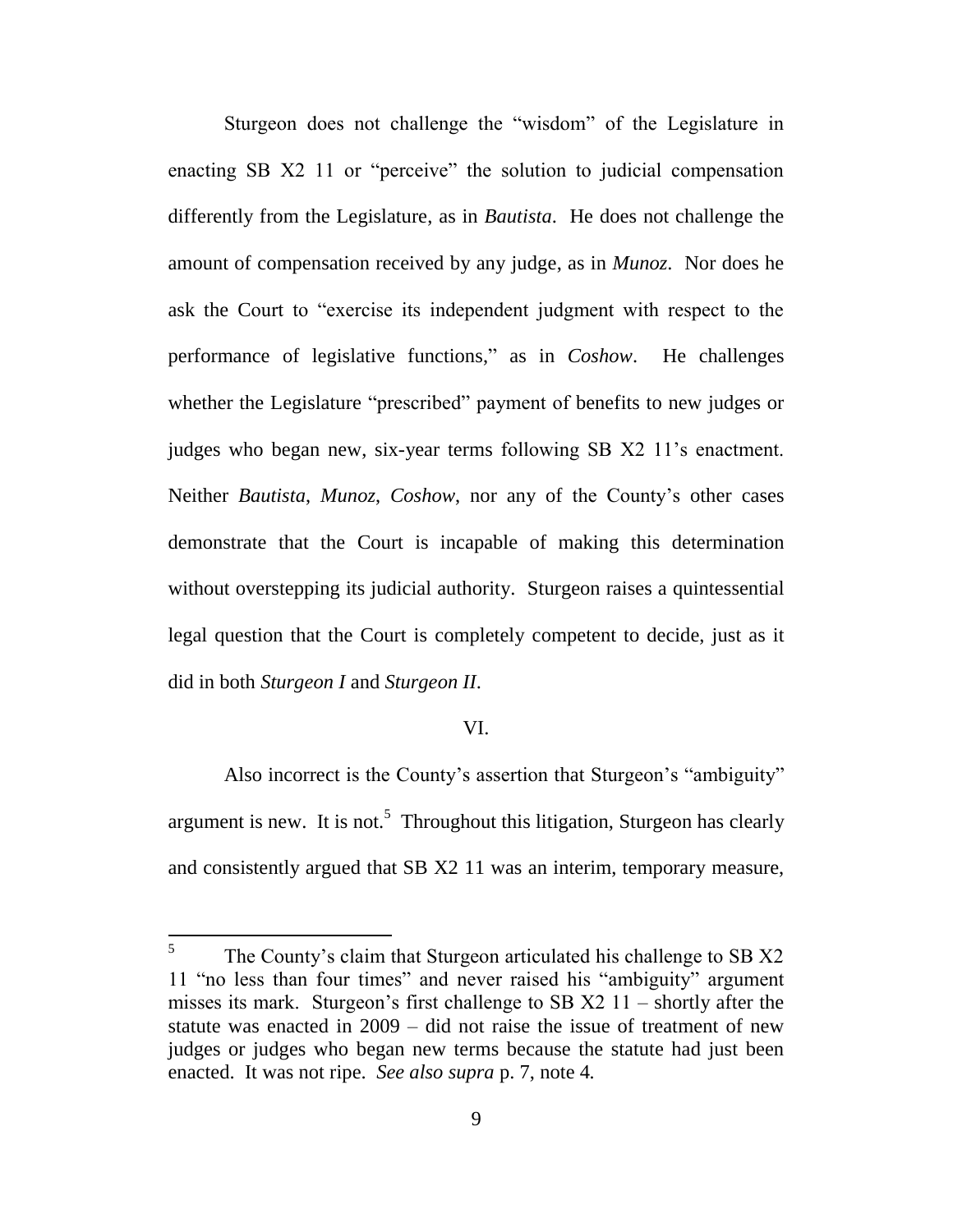not a permanent solution to the constitutional defects identified in *Sturgeon I*. While *Sturgeon II* decided that SB X2 11 "prescribed" the benefits for the balance of sitting judges' terms of office, the statute did not "effectively resolve[d] the truly fundamental issue" with respect to new judges and sitting judges who have begun new six year terms. *Sturgeon I*, 167 Cal.App.4th at 653. As Sturgeon demonstrated in his opening brief and in this reply, SB X2 11 is ambiguous at best about the authorization of benefits to new judges or judges who began new terms following the enactment of SB X2 11. Sturgeon did not make a new argument in pointing out this ambiguity. He developed and elaborated on the legal theory he set forth in his complaint. Because SB  $X2$  11 is ambiguous about authorizing benefits to new judges and judges who begin new terms, the statute does not resolve the "truly fundamental" issue of whether these judges are to receive benefits.

The County tries to avoid this conclusion by citing two provisions in SB X2 11, both of which plainly refer to then-sitting judges, not new judges

<sup>6</sup> The County's argument about Sturgeon's prayer for relief is also baseless. Again, since SB X2 11 was enacted more than 6 years ago, all or nearly all of the judges on the court are either new judges or have begun new six-year terms. Under the circumstances, the fact that Sturgeon's prayer for relief in Sturgeon seeks a blanket declaration that the benefits violate Article VI, Section 19 is a distinction without a difference. Nor has the County identified a single judge who is not new or has not begun a new six-year term.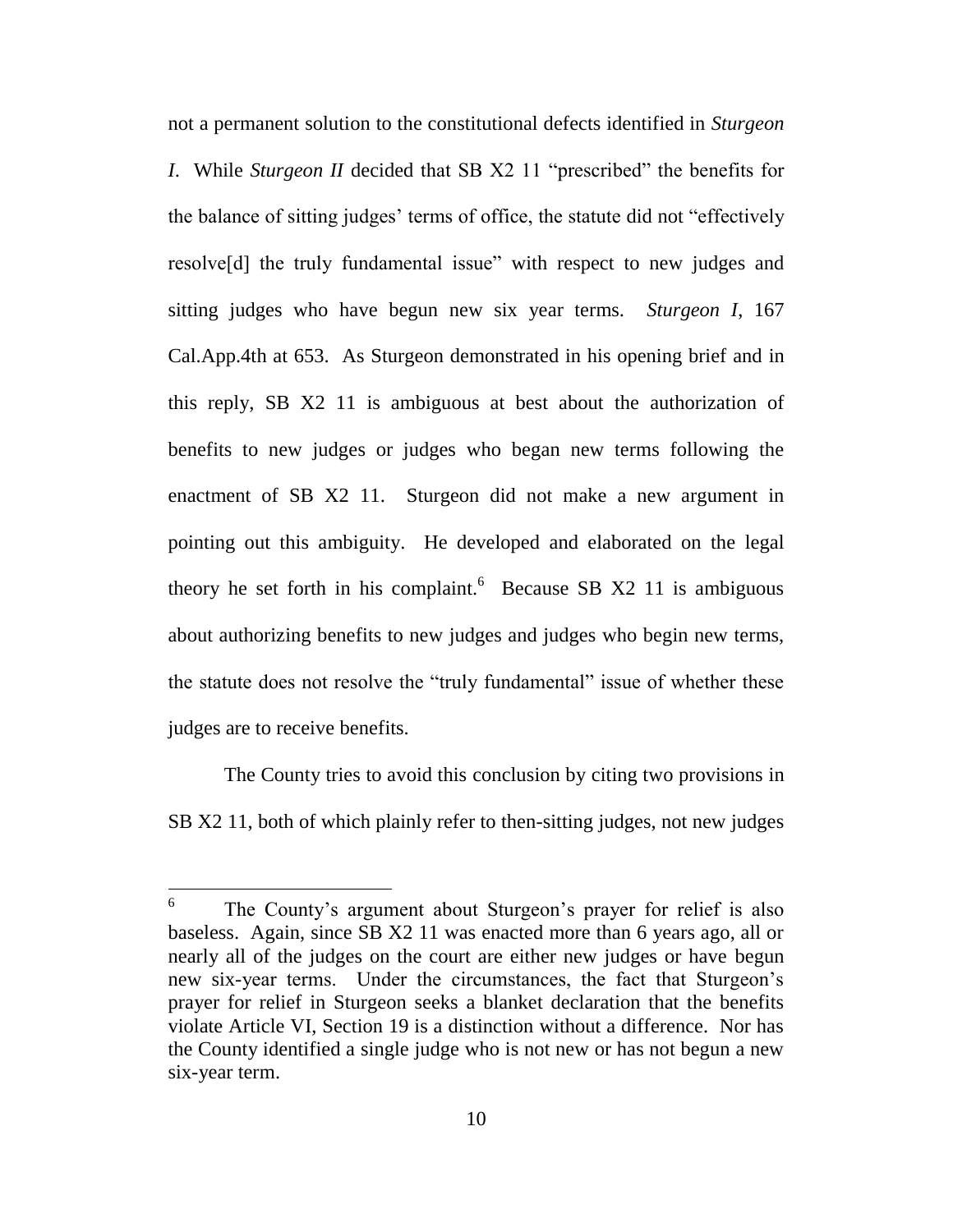or judges who began new terms following SB X2 11's enactment. The first does so expressly: "Judges of a court whose judges received supplemental benefits . . . as of July 1, 2008, shall continue to receive supplemental benefits." Gov't Code § 68220(a). The second states in its entirety, "The county is also authorized to elect to provide benefits for all judges in the county."<sup>7</sup> Gov't Code § 68220(b). This single, cryptic sentence, which appears in SB X2 11's "termination" section, not in its "authorization" section, makes no reference to new judges or judges who began new terms following SB X2 11's enactment. The sentence is far too slender of a reed to support the weighty claim that the Legislature intended to permanently authorize the payment of benefits to all judges for ever and ever.

*Sturgeon II* did not go nearly so far as to declare that SB X2 11 authorized benefits to new judges and judges who have begun new terms. It only found that, under SB X2 11, "counties are given the option of terminating benefits to judges who were not sitting when Senate Bill X2 11 was passed and terminating benefits for sitting judges when the terms they were serving when the legislation was adopted expired." *Sturgeon II*, 191 Cal.App.4th at 354. Termination is not authorization, however. The quoted passage concerns safeguards put in place by the Legislature to

None of the provisions of section 68220(b) appear to apply to courtprovided benefits. *Compare* Gov't Code § 68220(a) *with* Gov't Code § 68220(b).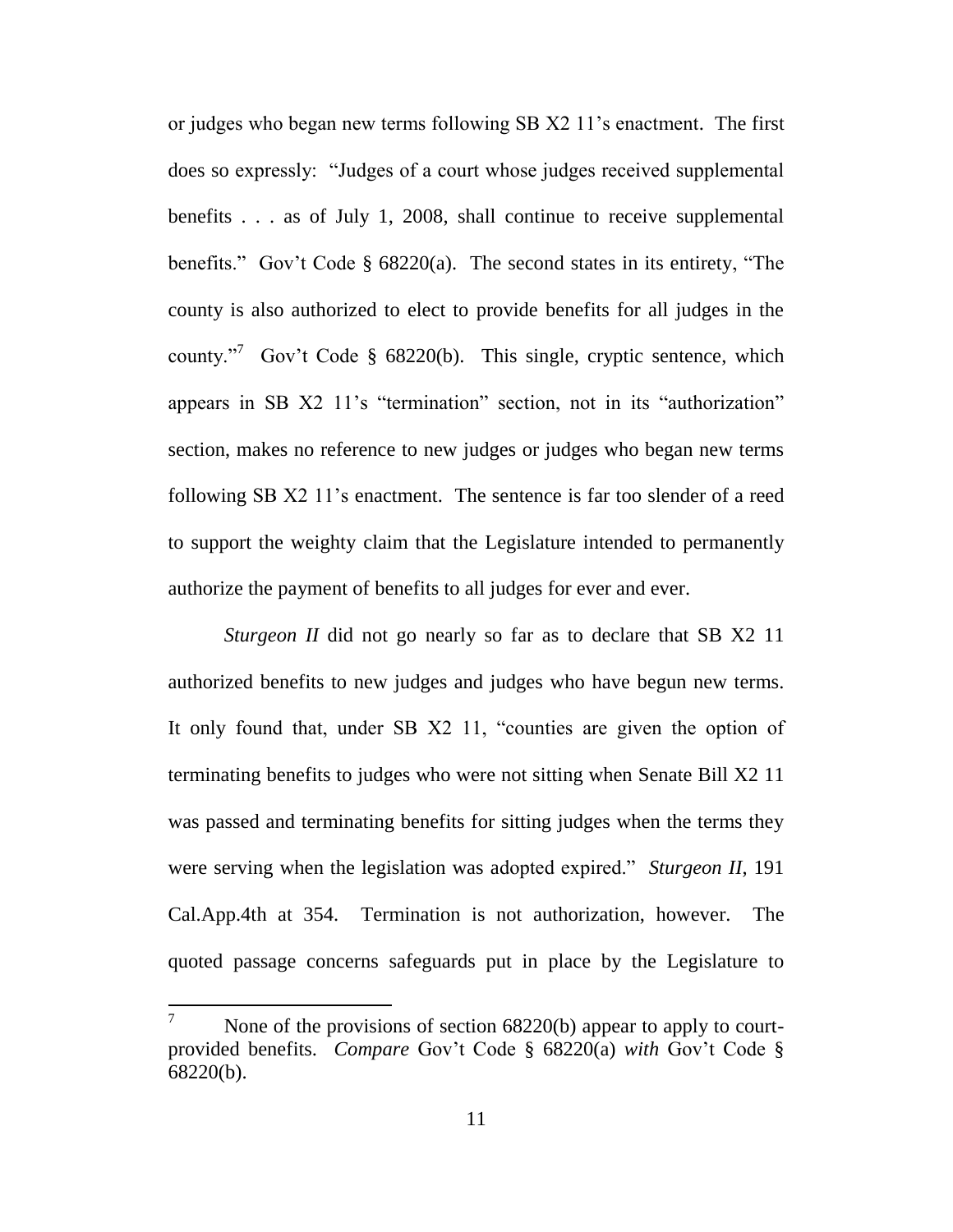ensure that its policy choice was carried out. It does not concern authorization. If the Court in *Sturgeon II* had found that SB X2 11 permanently authorized benefits or authorized them for new judges or judges who began new, six-year terms following the statute's enactment, it could have said so expressly. It did not. It only stated expressly that benefits were authorized for the balance of any sitting judge's term of office. *Sturgeon II*, 191 Cal.App.4th at 353. Again, SB X2 11 is ambiguous at best about whether it authorizes benefits for new judges or judges who began new, six-year terms following SB X2 11's enactment. It does not resolve this "truly fundamental" issue.

#### VII.

By claiming otherwise, it is the County – not Sturgeon – that asks the Court to sit as a "super legislature" and make permanent what the Legislature never intended to be permanent. The County's overly expansive reading of SB X2 11 also ignores the admonition in *Sturgeon I* that, in determining whether the Legislature has exercised its prescriptive role, the Court must be sensitive to the potential that judges might be subject to substantial variations in compensation in the absence of proper direction from the Legislature. *Sturgeon I*, 167 Cal.App.4th at 654. Treating SB X2 11's interim authorization as permanent ignores that admonition. The payment of benefits to new judges and judges who began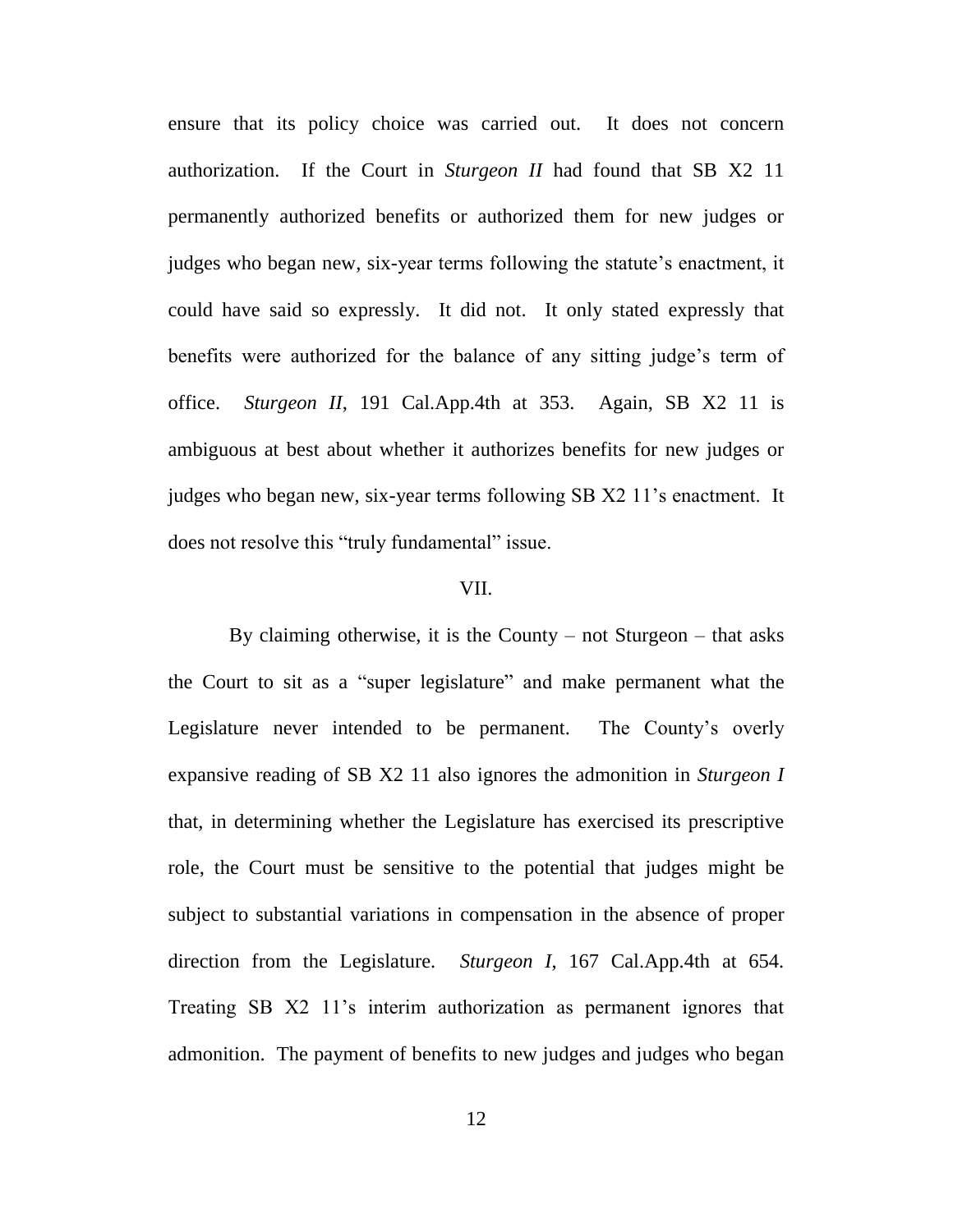new terms following the enactment of SB X2 11 has not been "prescribed" within the meaning of Article VI, Section 19, and the County's continued payment of benefits to these judges is unlawful.

#### VIII.

In January 2015, before Sturgeon filed his opening brief, he asked this Court to transfer this appeal to the Fourth Appellate District, Division One panel that decided *Sturgeon I* and *Sturgeon II.* In his moving papers, Sturgeon demonstrated that, because the Orange County Superior Court judge who heard this case was sitting by designation as a judge of the Los Angeles County Superior Court, the appeal properly should have been sent to the Second Appellant District, then reassigned to an appropriate appellate court to avoid any appearance of conflict, as occurred in both *Sturgeon I* and *Sturgeon II.* Sturgeon also demonstrated that, because the Division One panel's decisions in *Sturgeon I* and *Sturgeon II* are directly at issue in this appeal – "*Sturgeon III*" – that same Division One panel should hear and decide *Sturgeon III.* He also demonstrated that significant judicial resources could be conserved and efficiencies gained if the same Division One panel heard and decided his appeal. The Court denied the motion on February 26, 2015, without explanation.

Sturgeon hopes that, now that his appeal has been fully briefed, the Court will appreciate the importance of both curing the error of directing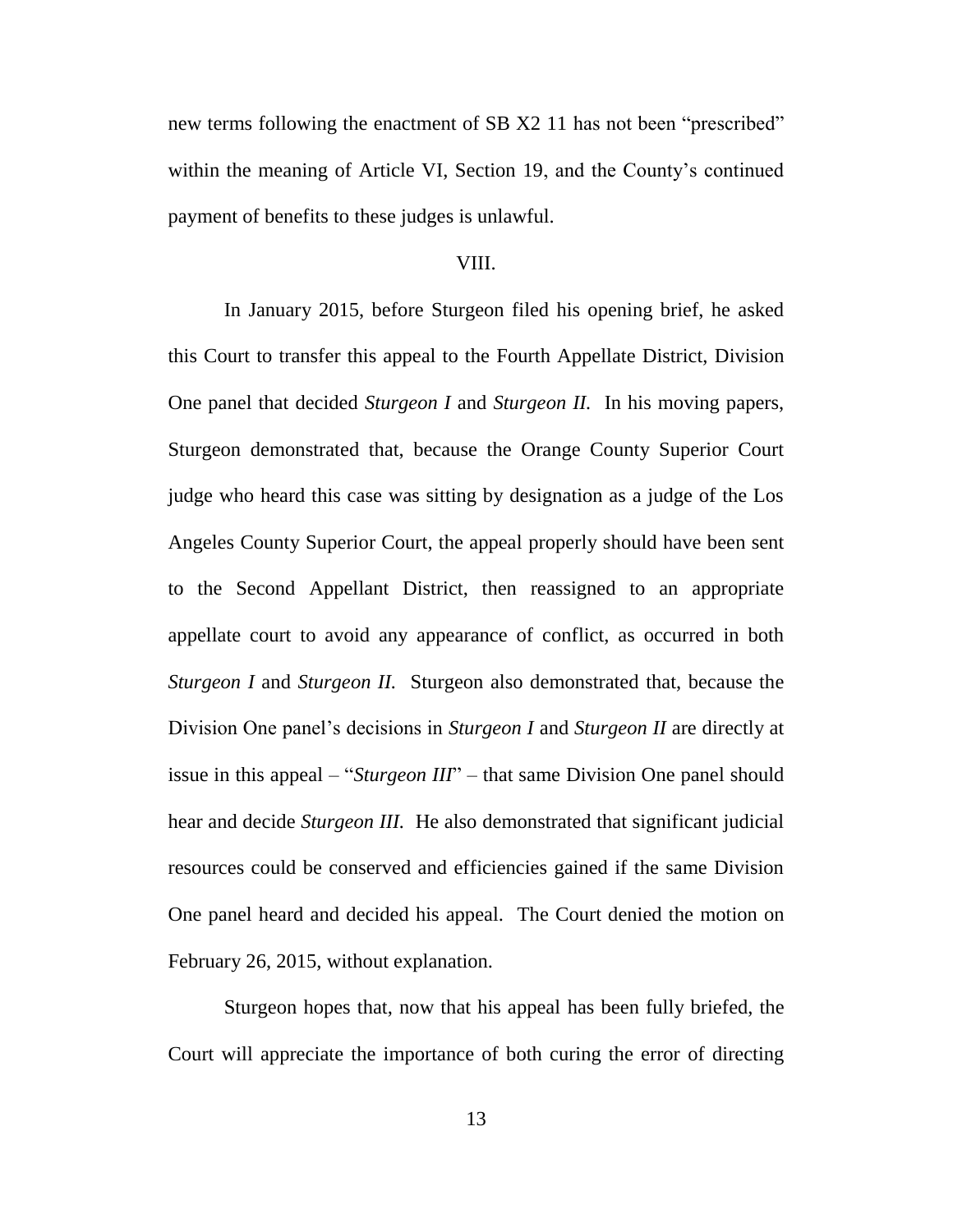this appeal to an improper appellate district<sup>8</sup> and having the Division One panel that heard and decided both *Sturgeon I* and *Sturgeon II* also hear and decide this appeal. It was in response to the Division One panel's *Sturgeon I* opinion that the Legislature enacted SB X2 11, and it is the same Division One panel's decision in *Sturgeon II* that is so directly at issue in this appeal. To not cure this error would ignore the authority of the Division One panel and create the appearance of improper forum shopping by the judiciary on a matter of substantial importance to all judges across the State.

<sup>8</sup> Transfer to the proper court is mandated by statute. Gov't Code § 68915; *see also People v. Nickerson*, 128 Cal.App.4th 33 (2005) (transferring misdirected appeal to proper court after appeal was fully briefed).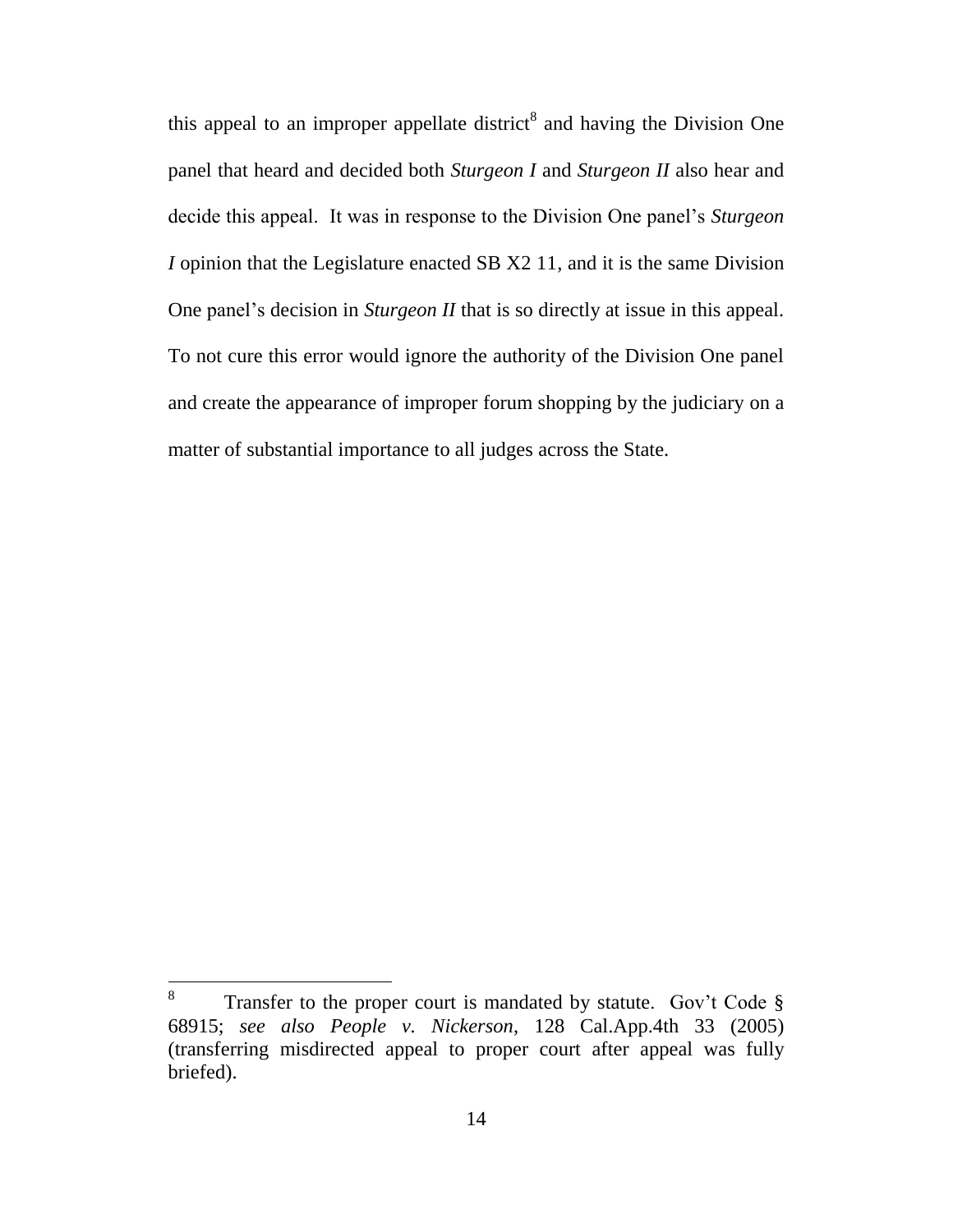#### **CONCLUSION**

For the foregoing reasons and for the reasons set forth in his opening brief, Plaintiff-Appellant Harold P. Sturgeon respectfully requests that the judgment of the Superior Court be reversed and the case be remanded for further proceedings.

Dated: April 1, 2015

Respectfully submitted,

 $214 - 124$  d. Lums (250

Sterling E. Nerris (SBN 040993) Paul J. Orfanedes (Admitted *Pro Hac Vice)*  JUDICIAL WATCH, INC. 2540 Huntington Drive, Suite 201 San Marino, CA 91108-2601 Tel: (626) 287-4540 Fax: (626) 237-2003

*Counsel for Plaintiff-Appellant Harold P. Sturgeon*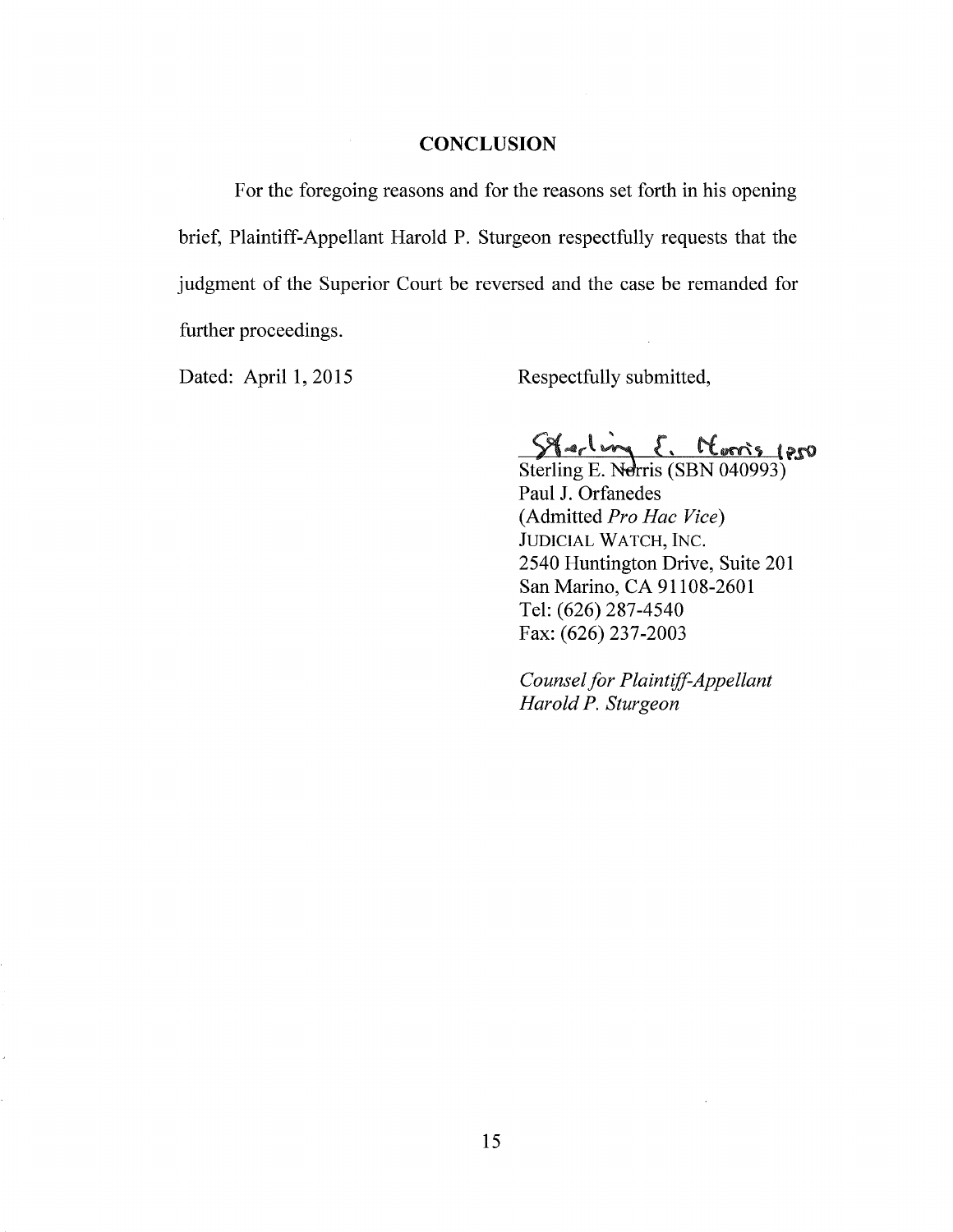## **CERTIFICATE OF COMPLIANCE**

Pursuant to Rule 8.204(c) of the California Rules of Court, I hereby certify that this brief contains 3,891 words, including footnotes. In making this certification, I have relied on the word count of the computer program used to prepare the brief.

Dated: April 1, 2015 <br>Sterling E. **W**rris *( este*)